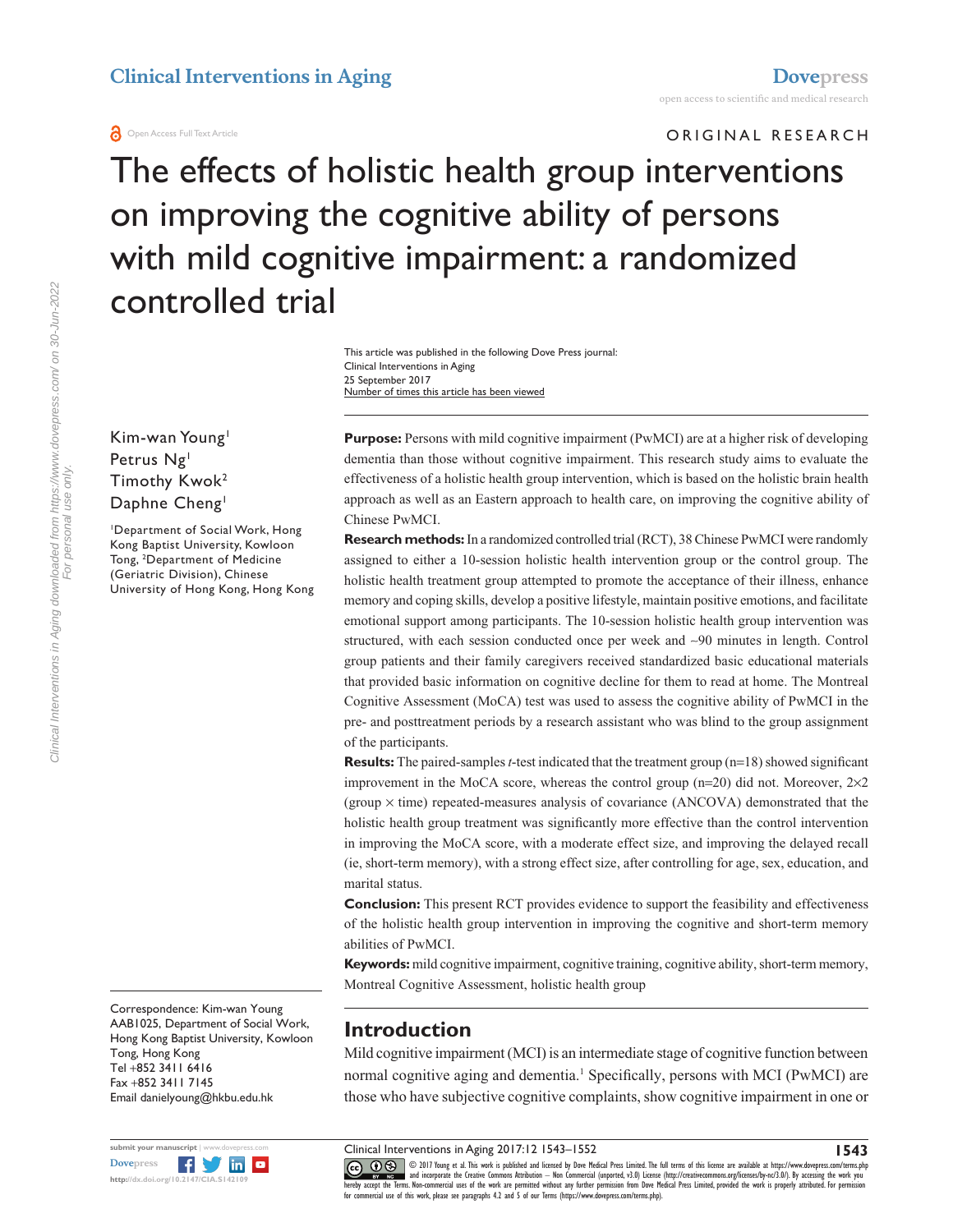more domains, preserve functional independence, and present no dementia.2 The prevalence rate of MCI ranges from 10% to 20% for people aged 65 years or more.<sup>1,3</sup> PwMCI are at risk of the development of dementia at a rate of 5%–10%, which is higher than that of healthy older people without MCI.1,4 Thus, there is an urgent need to develop effective interventions to improve the cognitive ability of PwMCI to delay their progression to dementia.

At present, the effectiveness of pharmacological treatment for MCI remains uncertain.<sup>2,3,5</sup> Furthermore, several reviews of research evidence have suggested that nonpharmacological interventions can improve the cognitive ability of PwMCI. $4,6-9$  In particular, cognitive training,<sup>7</sup> physical exercise, $1,10,11$  and social activities<sup>12,13</sup> have been shown to be effective in improving the cognitive ability of PwMCI.

Recently, multicomponent intervention, which combines various kinds of nonpharmacological interventions, such as cognitive training, physical exercise, relation skills, and social group activities, into one single intervention has been developed and shown to be effective in improving the cognitive ability of PwMCI.<sup>11,14-20</sup> Additionally, after completing treatment with the multicomponent intervention, improvements in cognitive ability can be maintained up to 2 years. $21$ 

However, generalizations of these positive research results on multicomponent intervention have been limited due to various factors. First, there is great variety within multicomponent interventions. For example, different multicomponent interventions may have different intervention durations, ranging from 6 weeks to 7 weeks $17,18$  up to 9 months.<sup>15</sup> Second, different multicomponent interventions have different theoretical approaches with a different emphasis in their program elements. Some multicomponent interventions focus more on developing memory skills,<sup>15,16,18,19</sup> whereas others promote healthy lifestyles for brain health.<sup>17,19</sup> Third, the provision of multicomponent intervention should be culturally sensitive when it is applied to Chinese PwMCI. Differences in linguistic property, cultural, and educational levels may affect the effects of training.<sup>22</sup> For example, Chinese PwMCI may not understand the mnemonic strategies originally designed for Western patients. Additionally, Chinese PwMCI prefer to practice tai chi to aerobics. Thus, it is important to indigenize the content of PwMCI multicomponent interventions in order to make them suitable for the local culture and context. Fourth, due to cultural influences, Chinese persons with neurocognitive disorder have somewhat different concerns about their cognitive decline.<sup>23</sup> Under traditional Chinese values, especially Confucianism,

persons with neurocognitive disorder are perceived as those who are not competent members of society, those who fail to comply with the five cardinal relations, and those who cause "loss of face" and "shame" within the family and social systems.<sup>24,25</sup> Thus, as shown in a local survey, Chinese persons with neurocognitive disorder express the fear of being labeled as mentally ill and losing their status within the family, in addition to feeling guilty for being dependent, being a burden to their family, and feeling helplessness.<sup>23</sup> Therefore, it is important for advocates of multicomponent intervention to address these special concerns of Chinese individuals with neurocognitive disorder.

# **Eastern holistic health approach**

A multicomponent holistic health group intervention, which is founded on an Eastern approach to health care, $26,27$  has recently been developed to meet the special needs of Chinese people with neurocognitive disorders,<sup>28</sup> with the following characteristics. First, this approach emphasizes holistic care needs (ie, the biopsychosocial–spiritual health of individuals) rather than only targeting the cognitive decline. Additionally, the biological/physical, psychological, social, and spiritual aspects of individuals are considered to be interactive, and thus strategies that promote physical health will enhance brain health and cognitive ability. Second, according to the Yin-Yang philosophy, strengths and weaknesses coexist within individuals even when they are suffering from a chronic illness, $29$  and therefore, this approach helps individuals to recognize their own strengths and mobilize support systems in facing with cognitive impairment. Third, this approach enhances individual coping skills and memory skills in order to combat cognitive decline. Fourth, this approach facilitates the development of a healthy lifestyle, such as adhering to a proper diet, physical exercise and recreational activities, maintaining a positive mood, and appreciating the family caregiver. Finally, this approach promotes the acceptance and tolerance of life adversities brought upon by their illness. Previous research results supported the efficacy of this group intervention for people with neurocognitive disorder and found that it significantly reduced depressive mood and improved the health-related quality of life of participants with neurocognitive disorder.<sup>25,28</sup>

This present study is an extension of a previous study.<sup>28</sup> This present study adds to the previous work by 1) modifying the contents of the holistic health group intervention to suit the needs of PwMCI and 2) evaluating the effectiveness of this holistic health group intervention in improving the cognitive ability of Chinese PwMCI. In the present study,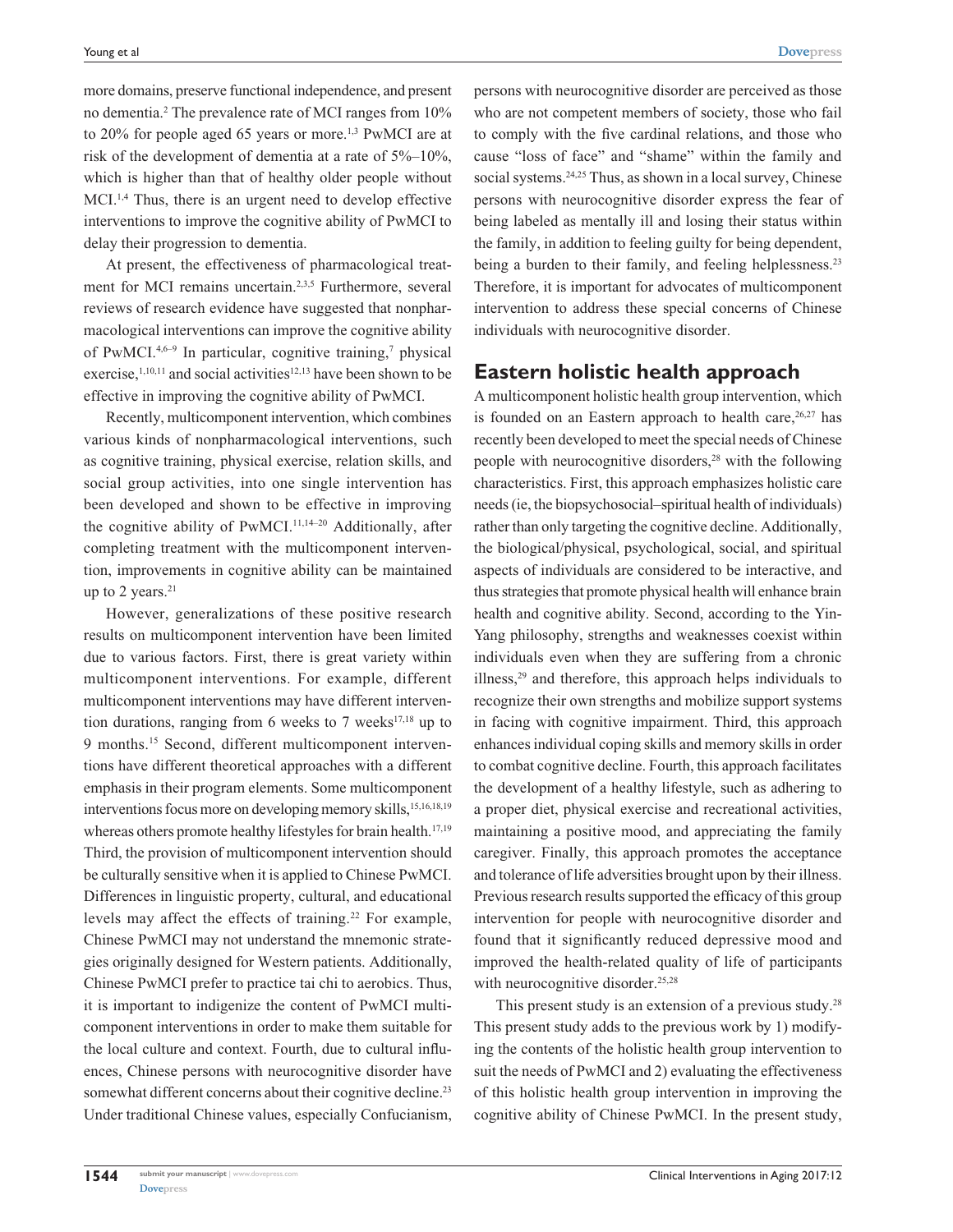in order to adapt the holistic health group intervention for PwMCI in a local context, the holistic health group intervention attempts to promote the acceptance of illness, enhance memory and coping skills, develop a positive lifestyle, maintain positive emotions, recognize individual strengths, improve communication skills with family caregivers, and facilitate emotional support among participants. Additionally, this holistic health group intervention helps participants to develop cognitive strategies, including internal and external strategies.<sup>30</sup> External strategies include modifying the living environment, as well as using aids such as calendars, checklists, and reminders. Internal strategies include attention, categorization, association, visual imagery, and mnemonics. It is hypothesized that this holistic health group intervention is effective in improving the cognitive ability of Chinese PwMCI.

# **Research methods**

By adopting a randomized controlled trial (RCT) approach, 38 Chinese PwMCI were randomly assigned to either a treatment group or the control group. These participants were living at home and were recruited from centers for the elderly operated by nongovernmental organizations. The group assignment process was performed by DK Young, who was not involved in any data collection process. A research assistant who was blind to the group assignment of the participants used standardized assessment tools to collect the study data of all participants within 4 weeks before treatment and within 4 weeks after completing treatment. All participants received HK\$100 as an incentive payment after completing all assessments.

# Ethical considerations

The ethical aspects of this study were evaluated and approved by the Research Committee of the Hong Kong Baptist University (reference number: FRG1/14-15/050). Written informed consent was obtained from all participants with MCI, as well as their family caregivers, on the day of pretreatment assessment.

# Treatment and control groups

The holistic health group intervention was structured and consisted of 10 sessions. Each session was conducted once per week and was, on average, 90 minutes in length. The group size was 8–10 PwMCI. Family caregivers of the treatment group patients were encouraged to participate in two sessions focusing on caring and communication skills. Each group was led by a social worker who had more than **Table 1** Session outline of 10-week holistic health group intervention for persons with mild cognitive impairment

| <b>Session</b> | <b>Discussion topic</b>                                                                            |
|----------------|----------------------------------------------------------------------------------------------------|
|                | Promoting mutual trust and group confidentiality among<br>participants                             |
| 2              | Understanding cognitive impairment                                                                 |
|                | Sharing the difficulties of having cognitive decline                                               |
| 3              | Learning strategies to enhance their memory and learning:                                          |
|                | I) attention, categorization, and organization                                                     |
| 4              | Learning strategies to enhance their memory and learning:                                          |
|                | 2) mnemonics and visual imagery                                                                    |
| 5              | Developing positive life style: 1) physical exercise                                               |
| 6              | Developing positive life style: 2) maintaining positive mood                                       |
|                | Developing positive life style: 3) recognizing own strengths<br>even with having cognitive decline |
| 8              | Communication skill between participants and family<br>caregivers                                  |
| 9              | Positive and harmonious relationship between participants<br>and family caregivers                 |
| 10             | Planning for future and referring to sources of<br>ongoing support                                 |

2 years of working experience with neurocognitive disorders. A standardized manual was produced by the author for use in the group intervention. Table 1 provides an outline of the contents of the holistic health group interventions. The social worker received training on the standardized manual by DK Young. Additionally, the author attended some group sessions, acting as observer without changing any group intervention contents, and provided regular supervision to the social worker to ensure that the standardized manual was properly and fully implemented. Moreover, the social worker used group work skills to facilitate sharing and mutual support among group participants.

The control group participants with MCI, as well as their family caregivers, received three pages of written educational material providing basic information on neurocognitive disorders, which they were encouraged to read at home. This information was summarized from an educational leaflet on neurocognitive disorder produced by the public health care unit. Control group participants and their family caregivers were not required to attend any group sessions and were contacted only during the pre- and posttreatment periods for assessment purposes.

# Subject inclusion criteria

In this study, the inclusion criteria were as follows 1) age of 60 years or more; 2) a diagnosis of MCI or mild neurocognitive disorder according to the criteria of the *Diagnostic and Statistical Manual of Mental Disorders (Fifth Edition)*; 31 3) an awareness of memory loss and a history of memory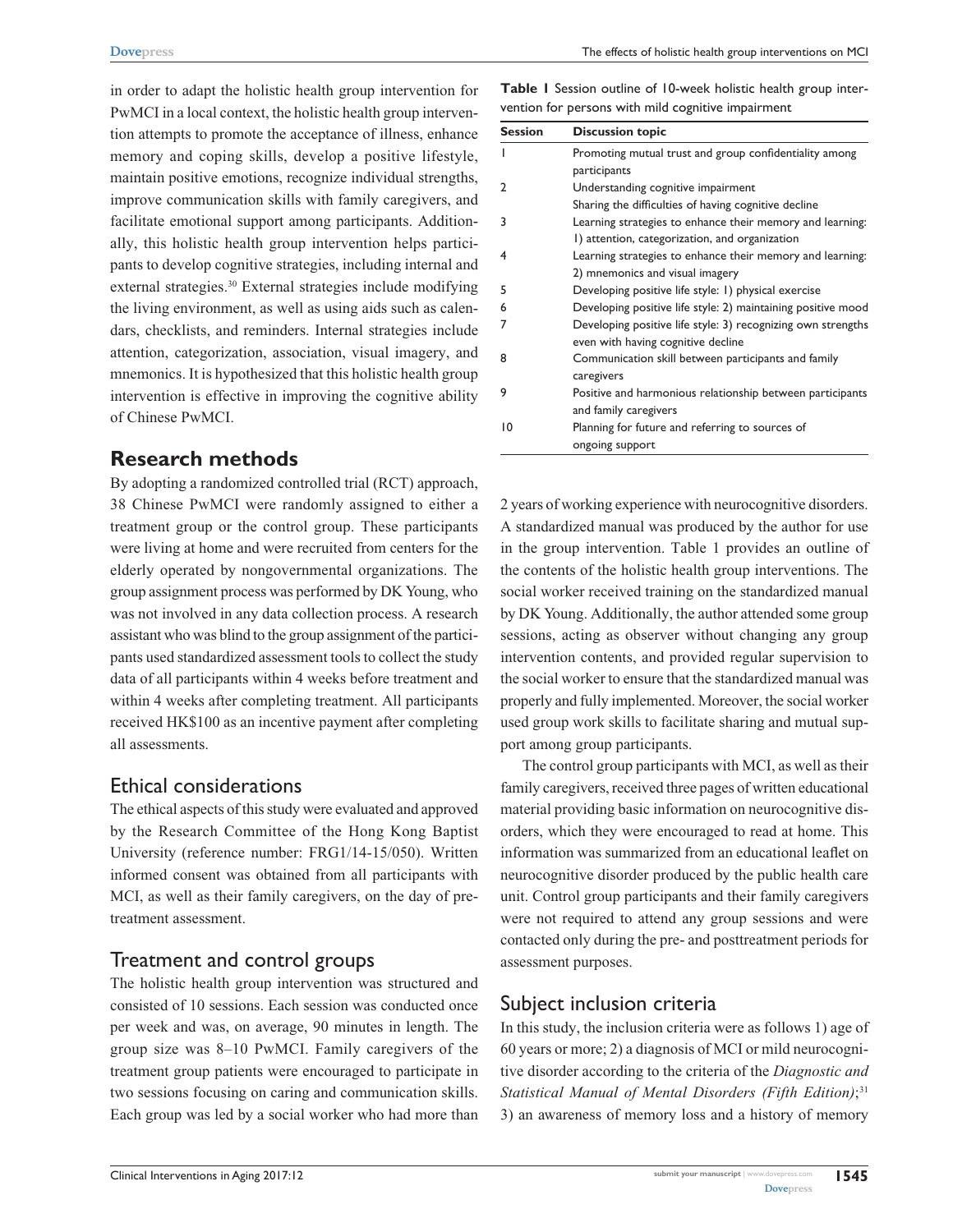complaints; and 4) the ability to participate independently in a group setting. Participants who did not have a diagnosis of MCI or mild neurocognitive disorder were assessed by the researcher by using a screening tool (ie, the Montreal Cognitive Assessment  $[MoCA]$ .<sup>32</sup> The cognitive ability of participants was also assessed by the Mini Mental State Examination (MMSE) (Chinese version), which has been found to have satisfactory validity, internal consistency  $(α=0.80-0.95)$ , and test–retest reliability  $(ν=0.72).^{33}$ 

### Outcome assessment tools

The MoCA tool (Chinese version), $32$  which has been validated and widely used internationally, was used for outcome assessment.1,3,34 The MoCA assesses various cognitive domains, including attention and concentration, executive functions, memory, language, visuoconstructional skills, conceptual thinking, calculations, and orientation. The reliability and validity of the Chinese version of MoCA have been tested to be satisfactory (Cronbach's  $\alpha$ =0.77).<sup>32</sup> The score is summed over the items. The whole scale has a maximum score of 30, with higher scores indicating better cognitive ability. According to the original scale,  $34$  a MoCA cutoff point  $\leq 26$  and  $>17$  is indicative of MCI, which has been adopted in this study.

# Data analyses

The analysis was carried out according to an intention-to-treat principle, using last observation carried forward (LOCF) analysis for missing data. The baseline demographic and clinical characteristics of the treatment and control groups were compared by using chi-square  $(\chi^2)$  tests for the categorical variables and independent samples *t*-test for continuous variables. A paired-samples *t*-test was used to analyze the significant changes in the pre- and posttreatment MoCA scores for both the treatment and the control groups. To investigate the magnitude of the treatment effect, the outcome measure was analyzed using the general linear model 2×2 repeated-measures analysis of covariance (ANCOVA), with the two groups (treatment and control groups) as betweensubject factors and the two outcome assessments (pre- and posttreatment scores) as within-subject factors, adjusting for age, sex, education, and marital status. The effect sizes were calculated using the partial eta-square. For the partial eta-square, the values 0.01, 0.06, and 0.14 were considered small, moderate, and large effects, respectively.<sup>35</sup> For all analyses, two-tailed  $P$ -values  $< 0.05$  indicate statistical significance. Data analyses were performed using SPSS 22.0 (IBM Corporation, Armonk, NY, USA).

# **Results**

A total of 50 participants with MCI were recruited from the centers for the elderly. However, 12 did not meet the inclusion criteria and were hence excluded. The remaining 38 subjects were randomly assigned to a treatment group or the control group. Of these, 18 were placed in the treatment group and 20 were assigned to the control group. Two treatment groups and two control groups were formed. Each treatment group consisted of ~8–10 participants with MCI. Figure 1 illustrates the recruitment procedure. After the study was completed, 32 treatment group subjects finished all of the assessments. Two dropped out from the treatment group and four dropped out from the control group.

# Characteristics of the research sample

Table 2 provides the baseline demographic data and measures of all the participants with MCI (n=38). The mean age of the participants was  $75.0$  (SD =6.0) years. The majority (86.8%, n=33) were female, had received a primary school or higher education (78.9%, n=30), and lived with their family members (65.8%, n=25). A little more than half (52.6%, n=20) were married, followed by widowed, divorced, or separated participants (44.7%, n=17). None of them received a diagnosis of MCI from their medical officers, and all of them were as assessed as having MCI as per the MoCA by the researcher. Two-thirds (63.2%, n=24) suffered from one or more physical illnesses, and they reported no change in medication during the pre- and posttreatment period.

### Baseline assessment score

The independent *t*-test and chi-square analyses showed no significant difference between the treatment and control groups in terms of all baseline demographic variables, including the MoCA and MMSE scores (Table 2 shows the data analysis). Additionally, those participants who dropped out did not show any significant difference in any of their baseline demographic and clinical variables compared with the retained participants. Among all participants, a mean MoCA score of 21.5 (SD = 2.2) and mean MMSE score of 24.8 (SD =  $1.6$ ) were observed.

### Treatment outcomes

Table 3 summarizes the change in the MoCA score for both the treatment and the control groups. The results of a pairedsamples *t*-test demonstrate that after completing the group intervention, the treatment group showed significant improvement in the MoCA score from 21.00 (SD =2.81) to 23.56  $(SD = 2.90)$  ( $t=4.25$ ,  $P < 0.01$ ). Additionally, the treatment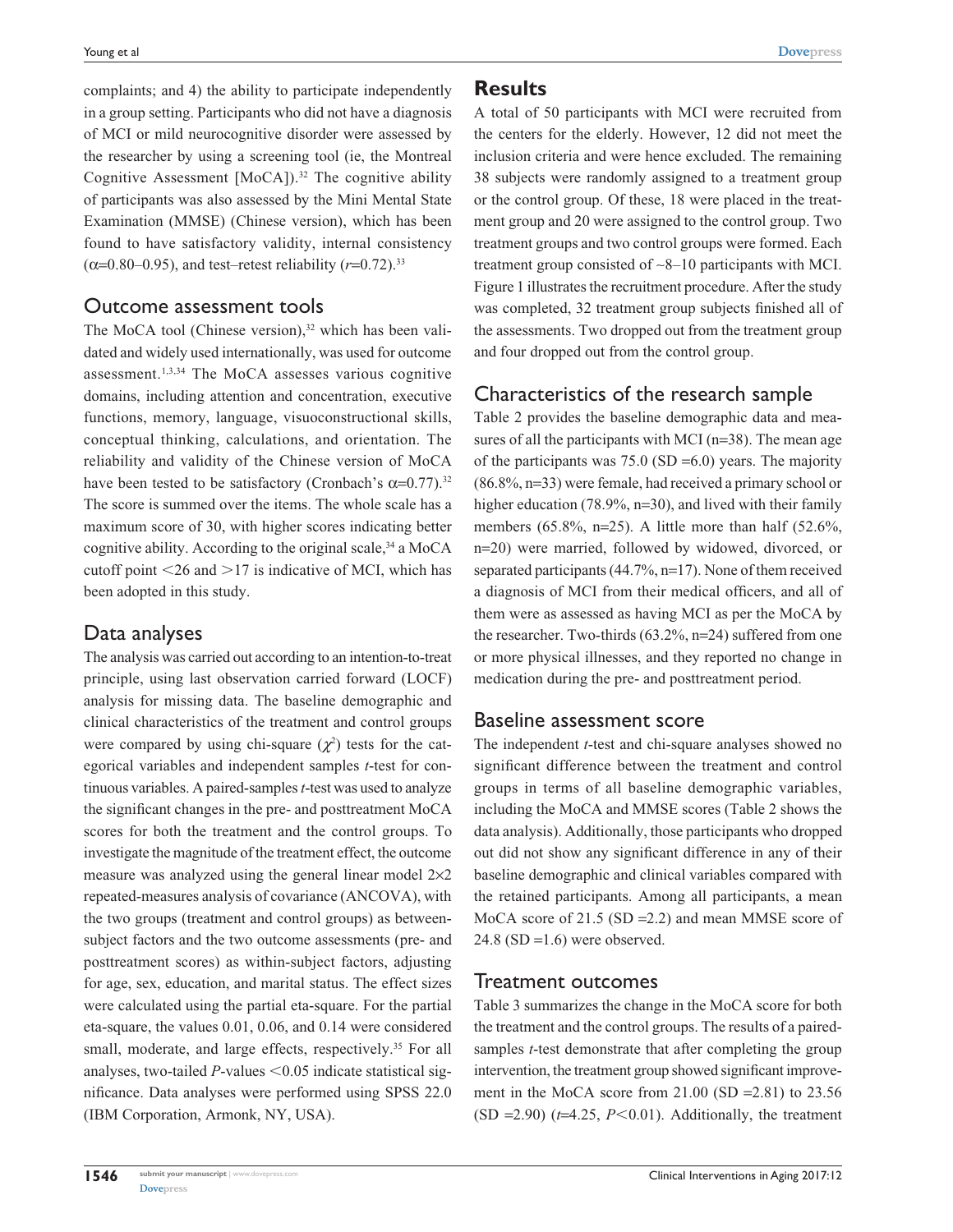

**Figure 1** Flow of participants through each stage of the study.

group showed significant improvement in the adjusted MoCA score from 21.61 (SD =2.50) to 24.17 (SD =2.88) (*t*=4.25,  $P<0.01$ ), alternative trail making score from  $0.56$  (SD =0.51) to 0.83 (SD =0.38) ( $t=2.56$ ,  $P<0.05$ ), naming score from 2.39 (SD =0.78) to 2.61 (SD =0.50) ( $t=2.20$ ,  $P<0.05$ ), and delayed recall score from  $1.00$  (SD =1.41) to  $2.11$  (SD =1.57)  $(t=2.56, P<0.05)$ .

The 2 (group)  $\times$ 2 (time) repeated-measures ANCOVA demonstrates that the holistic health treatment was significantly more effective than the control intervention in improving the MoCA score, controlling for age, sex, education, and marital status  $(F=4.45, P<0.05)$ , with a moderate-to-strong effect size (partial eta-square  $=0.13$ ). Additionally, the holistic health intervention was significantly more effective than the control intervention at improving the adjusted MoCA score (*F*=4.28, *P*<0.05), with a moderate-to-strong effect size (partial eta-square  $=0.12$ ), and improving the delayed recall score  $(F=5.04, P<0.05)$ , with a strong effect size (partial eta-square  $=0.14$ ), after controlling for age, sex, education, and marital status (Figures 2 and 3).

### **Discussion**

This present study shows that the multicomponent holistic health group intervention significantly improves the cognitive ability of participants with MCI, supporting the feasibility and effectiveness of the multicomponent intervention in the local context. In particular, ANCOVA and paired-samples *t*-test demonstrate that the holistic health group intervention was more effective than the control intervention at improving the overall cognitive ability and delayed recall (ie, short-term memory) of PwMCI even after controlling for the differences between holistic health group treatment and control groups in terms of various demographic variables such as age, sex, educational level, and marital status.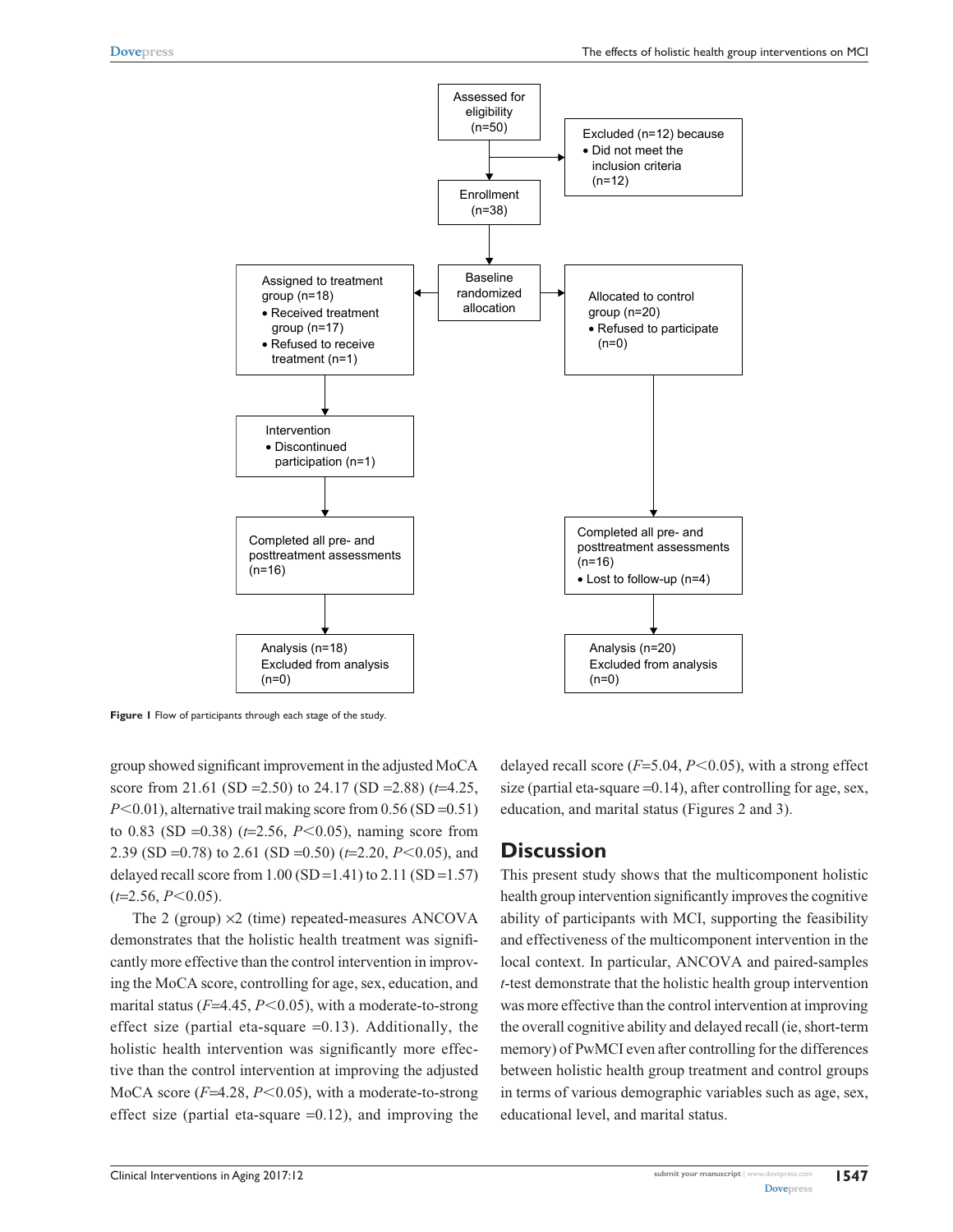| <b>Characteristics</b>                    | Valid<br>data     | <b>Treatment group</b><br>$(n=18)$ | Control group<br>$(n=20)$ | Total<br>$(n=38)$ | $\chi^2$        | P-value         |
|-------------------------------------------|-------------------|------------------------------------|---------------------------|-------------------|-----------------|-----------------|
|                                           |                   | n (%)                              | n (%)                     | n (%)             |                 |                 |
| Sex <sup>a</sup>                          | 38                |                                    |                           |                   | 2.459           | $0.117$ ns      |
| Male                                      |                   | 4(10.53)                           | (2.63)                    | 5(13.16)          |                 |                 |
| Female                                    | -                 | 14(36.84)                          | 19(50.00)                 | 33 (86.84)        |                 |                 |
| Marital status <sup>a</sup>               | 38                |                                    |                           |                   | 2.351           | $0.503$ ns      |
| Single                                    |                   | 0(0.00)                            | (2.63)                    | 1(2.63)           |                 |                 |
| Married                                   | -                 | 9(23.68)                           | 11(28.95)                 | 20(52.63)         |                 |                 |
| Widowed, divorced, or separated           | -                 | 9(23.68)                           | 8(21.05)                  | 17(44.74)         |                 |                 |
| Educational level <sup>a</sup>            | 38                |                                    |                           |                   | 0.028           | $0.986$ ns      |
| None                                      |                   | 4(10.53)                           | 4(10.53)                  | 8(21.06)          |                 |                 |
| Primary                                   | -                 | 7(18.42)                           | 8(21.06)                  | 15 (39.47)        |                 |                 |
| Secondary                                 |                   | 7(18.42)                           | 8(21.06)                  | 15 (39.47)        |                 |                 |
| College                                   | -                 | 0(0.00)                            | 0(0.00)                   | 0(0.00)           |                 |                 |
| Living with <sup>a</sup>                  | 38                |                                    |                           |                   | 6.899           | $0.141$ ns      |
| Alone                                     |                   | 6(15.78)                           | 6(15.78)                  | 12(31.58)         |                 |                 |
| Family members                            | -                 | 12(31.58)                          | 13(34.21)                 | 25 (65.79)        |                 |                 |
| Family members and domestic helper        | $\qquad \qquad -$ | 0(0.00)                            | 1(2.63)                   | 1(2.63)           |                 |                 |
| Domestic helper only                      | -                 | 0(0.00)                            | 0(0.00)                   | 0(0.00)           |                 |                 |
| <b>Variables</b>                          | n                 | M(SD)                              | M(SD)                     | M(SD)             | t(P)            | 95% CI of the   |
|                                           |                   |                                    |                           |                   |                 | difference      |
| Age <sup>b</sup>                          | 38                | 75.50 (6.45)                       | 74.50 (5.71)              | 74.97 (6.01)      | 0.507(0.615)    | $-2.998, 4.998$ |
| Number of physical illnesses <sup>b</sup> | 38                | 0.83(0.92)                         | 0.85(0.81)                | 0.84(0.86)        | $-0.059(0.953)$ | $-0.588, 0.554$ |
| MoCA scoreb                               | 38                | 21.61(2.50)                        | 21.40 (1.88)              | 21.50(2.17)       | 0.296(0.769)    | $-1.234, 1.656$ |
| MMSE scoreb                               | 38                | 25.11(1.49)                        | 24.45 (1.67)              | 24.76 (1.60)      | 1.282 (0.208)   | $-0.385, 1.707$ |

Notes: <sup>a</sup>Pearson's chi-square; <sup>b</sup>Independent samples *t*-test; M, mean.

**Abbreviations:** MoCA, Montreal Cognitive Assessment (Hong Kong version); MMSE, Mini Mental State Examination (Chinese version); ns, nonsignificant.

| <b>Variables</b>           | <b>Treatment group</b><br>$(n=18)$ | t(P)               | Control group<br>$(n=20)$ | t(P)            | F(P)              | Partial eta-<br>squared |
|----------------------------|------------------------------------|--------------------|---------------------------|-----------------|-------------------|-------------------------|
|                            | Mean (SD)                          |                    | Mean (SD)                 |                 |                   |                         |
| MoCA score                 |                                    | 4.254 $(0.001)$ ** |                           | 0.000(1.000)    | 4.452 $(0.043)*$  | 0.126                   |
| Pretest                    | 21.00(2.81)                        |                    | 20.08 (1.96)              |                 |                   |                         |
| Posttest                   | 23.56 (2.90)                       |                    | 20.08 (2.65)              |                 |                   |                         |
| Score change               | 2.56(2.55)                         |                    | $-0.00(2.10)$             |                 |                   |                         |
| 95% CI of the score change | 1.29, 3.28                         |                    | $-0.98, 0.98$             |                 |                   |                         |
| MoCA (adj) score           |                                    | 4.254 (0.001)**    |                           | 0.000(1.000)    | 4.282 $(0.047)$ * | 0.121                   |
| Pretest                    | 21.61(2.50)                        |                    | 21.40 (1.88)              |                 |                   |                         |
| Posttest                   | 24.17 (2.88)                       |                    | 21.40(2.68)               |                 |                   |                         |
| Score change               | 2.56(2.55)                         |                    | 0.000(2.10)               |                 |                   |                         |
| 95% CI of the score change | 1.29, 3.82                         |                    | $-0.98, 0.98$             |                 |                   |                         |
| Alternative trail making   |                                    | $2.557(0.020)*$    |                           | $-1.000(0.330)$ | 0.485(0.491)      | 0.015                   |
| Pretest                    | 0.56(0.51)                         |                    | 0.65(0.49)                |                 |                   |                         |
| Posttest                   | 0.83(0.38)                         |                    | 0.50(0.51)                |                 |                   |                         |
| Score change               | 0.28(0.46)                         |                    | $-0.15(0.67)$             |                 |                   |                         |
| 95% CI of the score change | 0.05, 0.51                         |                    | $-0.46, 0.16$             |                 |                   |                         |
| Cube drawing test          |                                    | 0.566(0.579)       |                           | $-1.710(0.104)$ | 0.410(0.527)      | 0.013                   |
| Pretest                    | 0.33(0.49)                         |                    | 0.25(0.44)                |                 |                   |                         |
| Posttest                   | 0.39(0.50)                         |                    | 0.45(0.51)                |                 |                   |                         |
| Score change               | 0.06(0.42)                         |                    | 0.20(0.52)                |                 |                   |                         |
| 95% CI of the score change | $-0.15, 0.26$                      |                    | $-0.05, 0.45$             |                 |                   |                         |
|                            |                                    |                    |                           |                 |                   | $\sim$ $\sim$           |

|  | Table 3 Pretest, posttest, and comparison of score change between the intervention and control groups on assessment |  |
|--|---------------------------------------------------------------------------------------------------------------------|--|
|  |                                                                                                                     |  |

(*Continued*)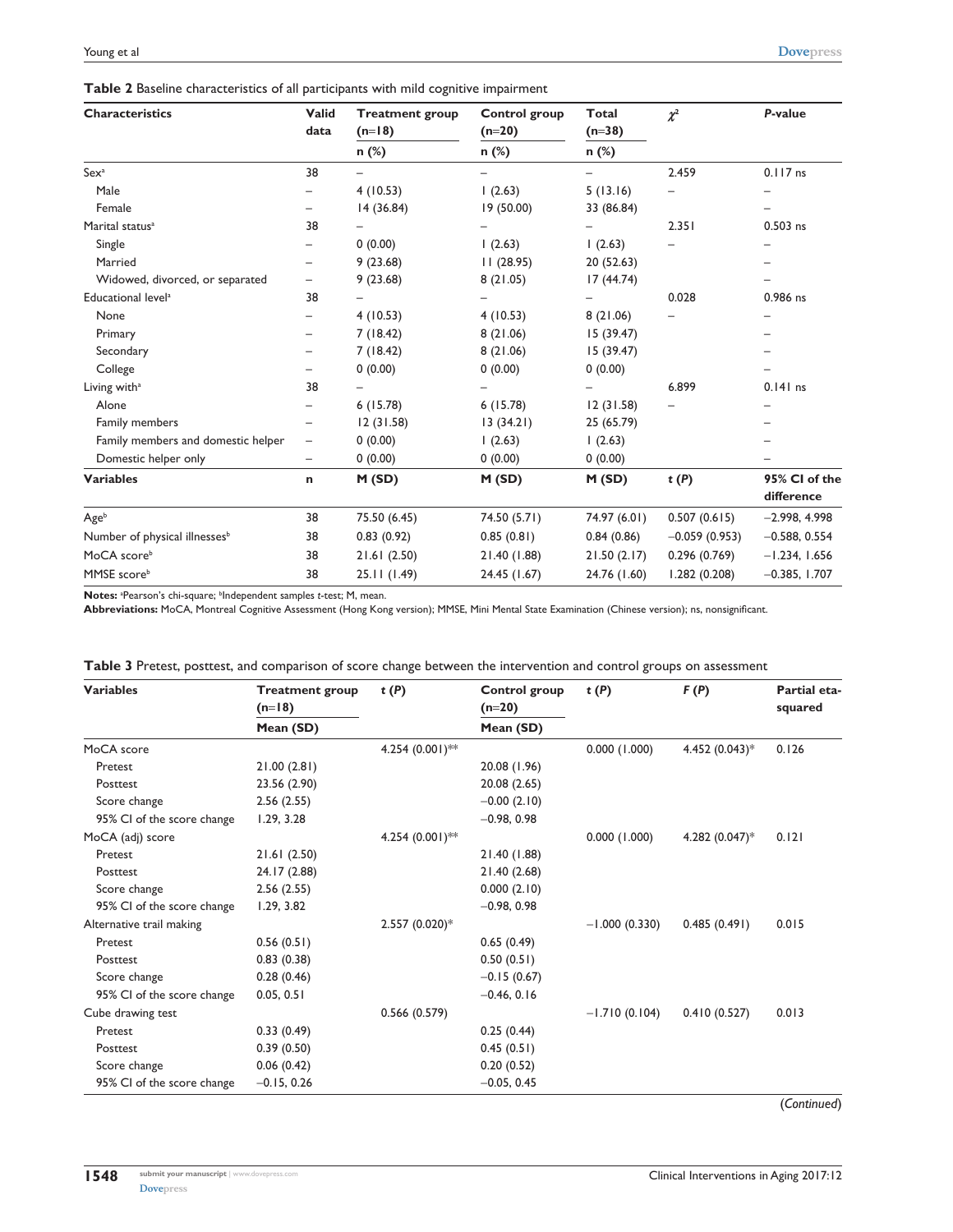#### **Table 3** (*Continued*)

| <b>Variables</b>           | <b>Treatment group</b><br>$(n=18)$ | t(P)            | Control group<br>$(n=20)$ | t(P)             | F(P)             | Partial eta-<br>squared |
|----------------------------|------------------------------------|-----------------|---------------------------|------------------|------------------|-------------------------|
|                            | Mean (SD)                          |                 | Mean (SD)                 |                  |                  |                         |
| Clock drawing test         |                                    | 1.844(0.083)    |                           | 0.825(0.419)     | 0.476(0.496)     | 0.015                   |
| Pretest                    | 2.61(0.78)                         |                 | 2.45(0.83)                |                  |                  |                         |
| Posttest                   | 2.78(0.55)                         |                 | 2.60(0.60)                |                  |                  |                         |
| Score change               | 0.17(0.38)                         |                 | 0.15(0.81)                |                  |                  |                         |
| 95% CI of the score change | $-0.02, 0.36$                      |                 | $-0.23, 0.53$             |                  |                  |                         |
| Naming                     |                                    | $2.204(0.042)*$ |                           | 0.634(0.541)     | 1.654(0.208)     | 0.051                   |
| Pretest                    | 2.39(0.78)                         |                 | 2.05(0.61)                |                  |                  |                         |
| Posttest                   | 2.61(0.50)                         |                 | 2.15(0.68)                |                  |                  |                         |
| Score change               | 0.22(0.43)                         |                 | 0.10(0.72)                |                  |                  |                         |
| 95% CI of the score change | 0.01, 0.44                         |                 | $-0.24, 0.44$             |                  |                  |                         |
| Attention                  |                                    | 1.458(0.163)    |                           | 0.418(0.681)     | 1.090(0.304)     | 0.034                   |
| Pretest                    | 4.72 (0.90)                        |                 | 4.85(1.18)                |                  |                  |                         |
| Posttest                   | 5.06 (1.06)                        |                 | 4.75 (0.97)               |                  |                  |                         |
| Score change               | 0.33(0.97)                         |                 | $-0.10(0.97)$             |                  |                  |                         |
| 95% CI of the score change | $-0.15, 0.82$                      |                 | $-0.60, 0.40$             |                  |                  |                         |
| Sentence repetition        |                                    | <b>NA</b>       |                           | <b>NA</b>        | <b>NA</b>        | <b>NA</b>               |
| Pretest                    | 2.00(0.00)                         |                 | 2.00(0.00)                |                  |                  |                         |
| Posttest                   | 2.00(0.00)                         |                 | 2.00(0.00)                |                  |                  |                         |
| Score change               | 0.00(0.00)                         |                 | 0.00(0.00)                |                  |                  |                         |
| 95% CI of the score change | 0.00(0.00)                         |                 | 0.00(0.00)                |                  |                  |                         |
| Verbal fluency             |                                    | 1.000(0.331)    |                           | <b>NA</b>        | 0.469(0.499)     | 0.015                   |
| Pretest                    | 0.89(0.32)                         |                 | 0.95(0.22)                |                  |                  |                         |
| Posttest                   | 0.94(0.24)                         |                 | 0.95(0.22)                |                  |                  |                         |
| Score change               | 0.06(0.24)                         |                 | 0.00(0.00)                |                  |                  |                         |
| 95% CI of the score change | $-0.06, 0.17$                      |                 | 0.00(0.00)                |                  |                  |                         |
| Abstraction                |                                    | 1.458(0.163)    |                           | 0.438(0.666)     | 0.608(0.442)     | 0.019                   |
| Pretest                    | 1.28(0.58)                         |                 | 1.30(0.57)                |                  |                  |                         |
| Posttest                   | 1.50(0.51)                         |                 | 1.35(0.59)                |                  |                  |                         |
| Score change               | 0.22(0.65)                         |                 | 0.00(1.12)                |                  |                  |                         |
| 95% CI of the score change | $-10, 0.54$                        |                 | $-0.19, 0.29$             |                  |                  |                         |
| Delayed recall             |                                    | 2.557 (0.020)*  |                           | $-0.000$ (1.000) | 5.041 $(0.032)*$ | 0.140                   |
| Pretest                    | 1.00(1.41)                         |                 | 0.80(0.89)                |                  |                  |                         |
| Posttest                   | 2.11(1.57)                         |                 | 0.80(1.06)                |                  |                  |                         |
| Score change               | 1.11(1.84)                         |                 | $-0.05(1.09)$             |                  |                  |                         |
| 95% CI of the score change | 0.19, 2.03                         |                 | $-0.53, 53$               |                  |                  |                         |
| Orientation                |                                    | 0.294(0.772)    |                           | $-0.567(0.577)$  | 0.000(0.994)     | 0.000                   |
| Pretest                    | 5.22(0.81)                         |                 | 5.50(0.61)                |                  |                  |                         |
| Posttest                   | 5.28 (1.02)                        |                 | 5.35 (1.09)               |                  |                  |                         |
| Score change               | 0.06(0.80)                         |                 | $-0.15(1.18)$             |                  |                  |                         |
| 95% CI of the score change | $-0.34, 46$                        |                 | 1.70, 40                  |                  |                  |                         |

Notes: \*Significant at *P*<0.05; \*\*significant at *P*<0.01; *t*: paired-samples *t*-test; *F*: ANCOVA controlling for age, sex, marital status, and education level.

**Abbreviations:** adj, adjusted; ANCOVA, analysis of covariance; MoCA, Montreal Cognitive Assessment (Hong Kong version); MoCA (adj), Montreal Cognitive Assessment (Hong Kong version) adjusted score; NA, not applicable.

Two theoretical approaches of multicomponent intervention have been developed in Western countries. The first approach focuses more on evidence-based cognitive interventions.15,16,18,20 There are three types of cognitive interventions: cognitive stimulation, cognitive training, and cognitive rehabilitation.<sup>36,37</sup> Cognitive stimulation emphasizes the activities conducted in a group format to increase cognitive and social functioning in a nonspecific manner.

Cognitive training involves teaching strategies and skills to improve specific aspects of cognitive functioning. Cognitive rehabilitation entails individually tailored programs targeting specific activities of daily living. Research suggests that cognitive training,<sup>7,9</sup> cognitive stimulation, $38$  and cognitive rehabilitation<sup>39</sup> are effective in improving cognitive functioning for PwMCI. Accordingly, a number of specific training activities (eg, visual imagery, mnemonics, and so on)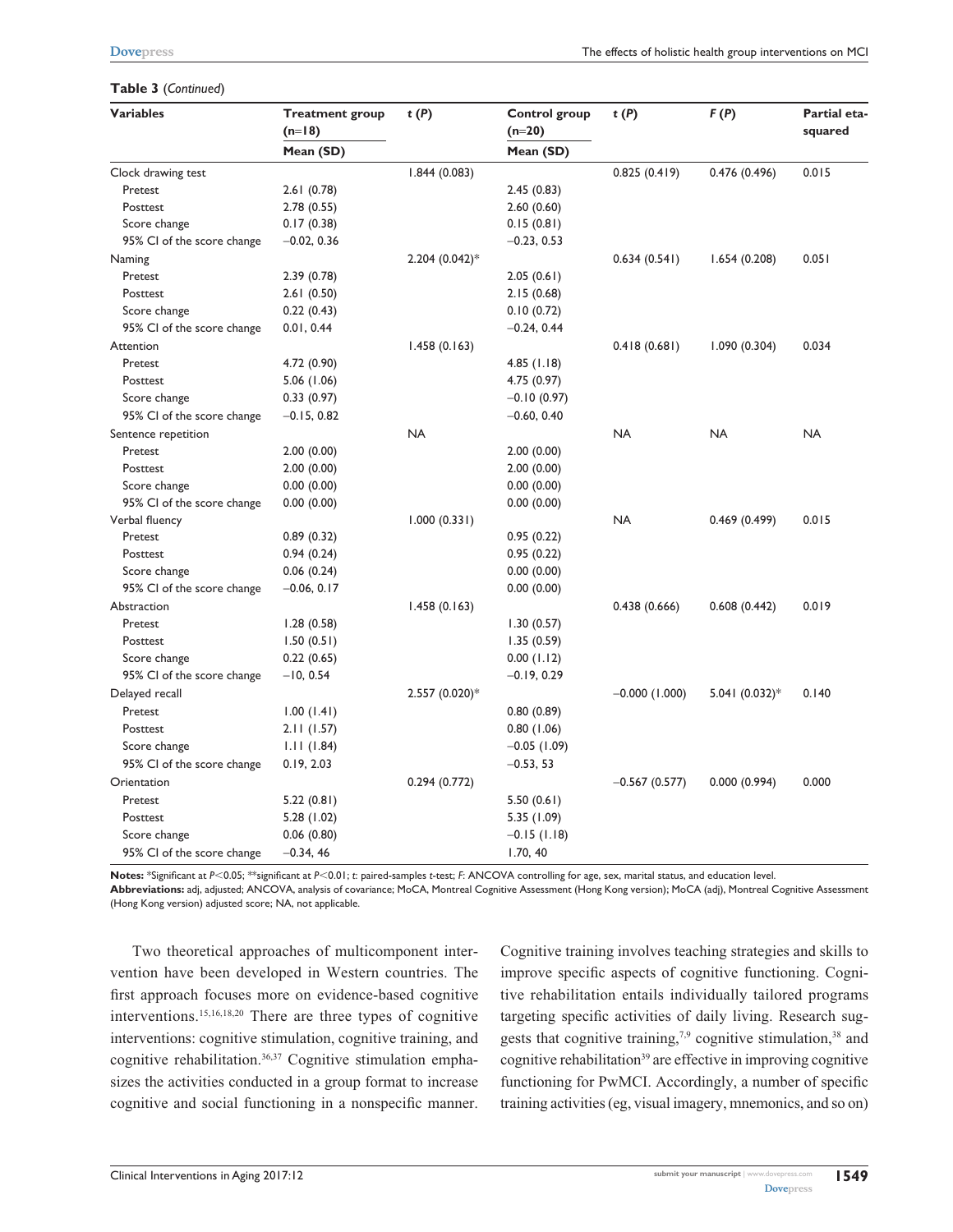



**Figure 2** Change in adjusted MoCA score of the treatment and the control groups. **Note:** Covariates appearing in the model are evaluated at the following values: age  $=74.97$ , sex  $=0.13$ , education  $=2.18$ , marital status  $=3.26$ . **Abbreviation:** MoCA, Montreal Cognitive Assessment (Hong Kong version).

have been developed<sup>14,16,40</sup> and are included – in addition to physical exercise as well as social and recreational activities – in multicomponent interventions.14,18,20 However, there are great variations among interventions based on this approach, including differences in duration, focus, and training activities. More research studies are needed to investigate the appropriate duration, focus, and training activities for PwMCI across cultures and societies.

A second approach, named the holistic brain health approach, has recently been developed. $17,19$  In this method, a holistic approach to brain health is employed with a



**Figure 3** Change in delayed recall score of the treatment and the control groups. **Note:** Covariates appearing in the model are evaluated at the following values: age  $=74.97$ , sex  $=0.13$ , education  $=2.18$ , marital status  $=3.26$ .

combination of diet, exercise, socialization, stress reduction, and mental stimulation and this method can delay the onset of neurocognitive disorder.17 Research supports the effectiveness of short-term structured interventions based on this holistic brain health approach in terms of improving the cognitive functioning of PwMCI.17,19 For example, a 10-session multicomponent intervention that emphasized establishing a healthy lifestyle through learning memory skills, stress reduction, recreation, nutrition, and community resources was found to enhance memory strategies in the daily life of PwMCI.19 However, because previous research studies did not report a change in the objective cognitive ability of research subjects after intervention,<sup>17,19</sup> it remains unclear whether the holistic brain health approach is effective at improving the cognitive ability of PwMCI.

As discussed previously, due to cultural influence, Chinese individuals with neurocognitive disorder have somewhat different concerns about their cognitive decline.<sup>23,25</sup> Chinese persons with neurocognitive disorder express fear of being labeled as mentally ill and losing their status within the family, in addition to feeling guilty for being dependent, being a burden to their family, and feeling helplessness.23 Therefore, it is important for advocates of a multicomponent intervention to address these special concerns of Chinese PwMCI.

The holistic health group intervention, which is founded on the Eastern health care approach, is a unique application and adaptation of the holistic brain health approach in Chinese cultures and societies. This present study shows that the short-term structured holistic health group intervention, which aims to meet the special concerns of Chinese PwMCI, significantly improves the cognitive ability of participants with MCI, supporting the feasibility and effectiveness of the short-term structured multicomponent intervention for PwMCI in the local context. More important, the present RCT is one of the few studies demonstrating the effectiveness of the short-term structured holistic brain health intervention to improve the objective cognitive ability and short-term memory of PwMCI.

The identification of the essential group elements contributing to the effectiveness of this holistic health group intervention certainly needs further investigation. Some observations on the effective group elements of this holistic health group intervention are highlighted herein. First, it is feasible, appropriate, and useful for this holistic health group intervention to promote the acceptance of illness, develop a positive lifestyle, maintain positive emotions, recognize individual strengths, and improve communication and relationships with family caregivers among PwMCI. Second, it is also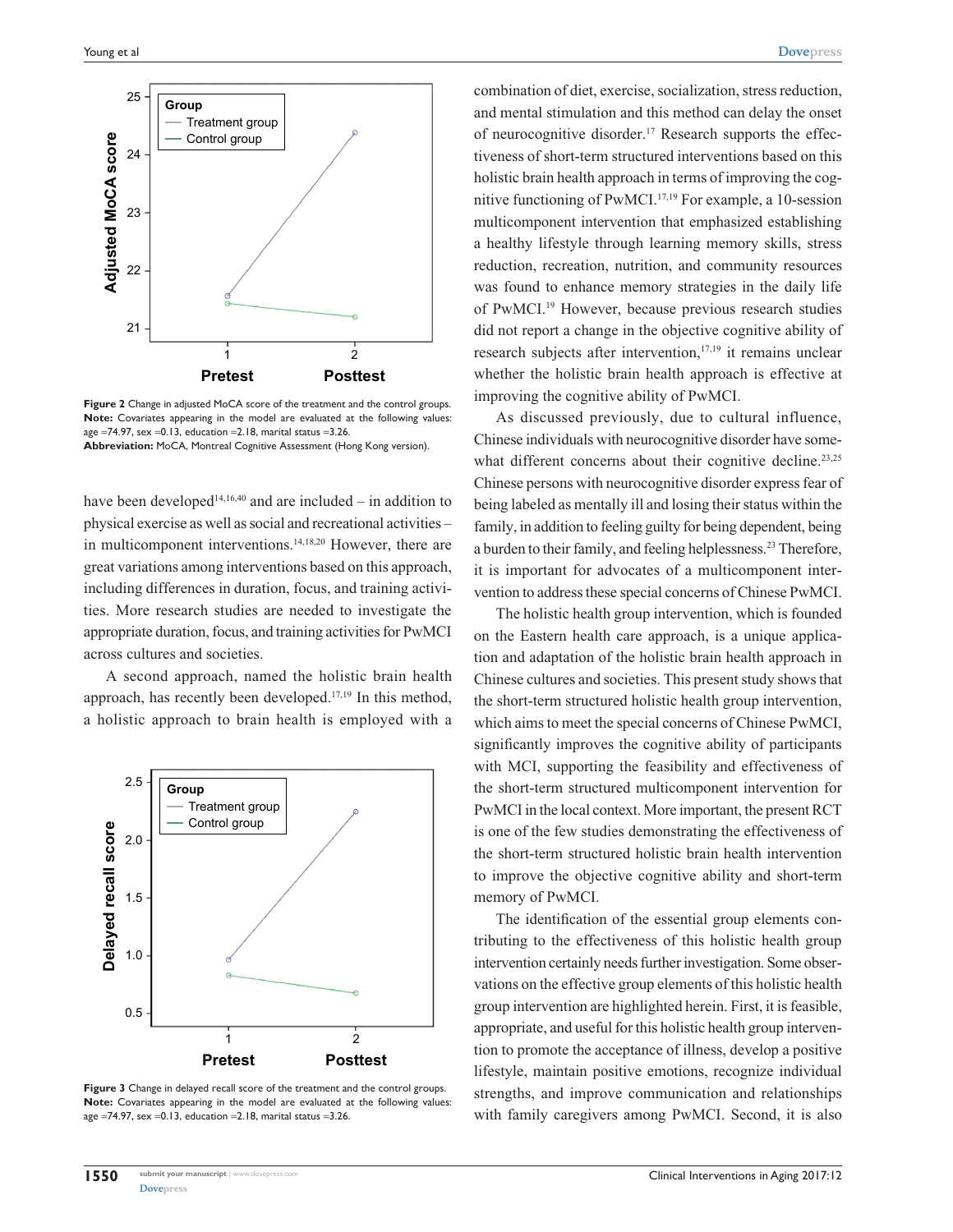important for the holistic health group intervention to enhance various internal and external cognitive strategies for participants,<sup>30</sup> such as attention, categorization, association, visual imagery, and mnemonics. Third, it is important for the holistic health group intervention to facilitate emotional support among the participants who share similar difficulties that are encountered in daily living. By receiving emotional support from others, participants can reduce their anxiety and helplessness, which are typical characteristics of MCI.

Several methodological limitations of this RCT require attention. First, the generalizability of the research results is limited by the small sample size. In the future, a larger-scale RCT should be conducted to further validate the effectiveness and benefits of the holistic health group model for PwMCI across cultures and societies. Second, the studied group was dominated by female participants, which may limit the generalization of research results to male participants. Third, this studied group lacked proper control in drug treatment between the treatment and the control groups, although all participants reported no change in medication during the pre- and posttreatment period. The change in cognitive functioning might be due to the change in medications, which might also limit generalization of the research result. Finally, in this study, promoting the acceptance of illness, enhancing learning and memory skills, developing a positive lifestyle, maintaining positive emotions, recognizing individual strengths, improving relationships with family caregivers, and facilitating emotional support among participants are thought to be essential elements of this holistic health group intervention. However, no standardized tools have been adopted to assess these elements in this study. Therefore, further research studies should be conducted to identify the essential elements of holistic health group interventions for PwMCI.

This present study shows that a holistic health group intervention significantly improves the cognitive and memory ability of participants with MCI, supporting the feasibility and effectiveness of holistic health group interventions.

# **Acknowledgment**

This research work was financially supported by the Faculty of Social Sciences, Hong Kong Baptist University (FRG1/ 14-15/050).

# **Disclosure**

The authors report no conflicts of interest in this work.

#### **References**

1. Petersen RC. Mild cognitive impairment. *N Engl J Med*. 2011;364(23): 2227–2234.

- 2. Petersen RC, Caracciolo B, Brayne C, Gauthier S, Jelic V, Fratiglioni L. Mild cognitive impairment: a concept in evolution. *J Intern Med*. 2014; 275(3):214–228.
- 3. Gordon C, Martin DJ. Mild cognitive impairment. *Expert Rev Neurother*. 2013;13(11):1247–1261.
- 4. Teixeira CVL, Gobbi LTB, Corazza DI, Stella F, Costa JLR, Gobbi S. Non-pharmacological interventions on cognitive functions in older people with mild cognitive impairment. *Arch Gerontol Geriatr*. 2012; 54(1):175–180.
- 5. Cooper C, Li R, Lyketsos C, Livingston G. Treatment for mild cognitive impairment: systematic review. *Br J Psychiatry*. 2013;203(3): 255–264.
- 6. Horr T, Messinger-Rapport B, Pillai JA. Systematic review of strengths and limitations of randomized controlled trials for non-pharmacological interventions in mild cognitive impairment: focus on Alzheimer's disease. *J Nutr Health Aging*. 2015;19(2):141–153.
- 7. Li H, Li J, Li N, Li B, Wang P, Zhou T. Cognitive Intervention for persons with mild cognitive impairment: a meta-analysis. *Ageing Res Rev*. 2011;10(2):285–296.
- 8. Reijnders J, Heugten CV, Boxtel MV. Cognitive interventions in healthy older adults and people with cognitive impairment: a systematic review. *Ageing Res Rev*. 2013;12(1):263–275.
- 9. Scott J, Spector A. A review of the effectiveness of memory interventions in mild cognitive impairment. *Int Psychogeriatr*. 2011;23(4): 526–538.
- 10. Baker LD, Frank LL, Foster-Schubert K, et al. Effects of aerobic exercise on mild cognitive impairment. *Arch Neurol*. 2010;67(1):71–79.
- 11. Suzuki T, Shimada H, Makizako H, et al. Effects of multicomponent exercise on cognitive function in older adults with amnestic mild cognitive impairment: a randomized controlled trial. *BMC Neurol*. 2012; 12(1):128.
- 12. Hughes TF, Flatt JD, Fu B, Chang CCH, Ganguli M. Engagement in social activities and progression from mild to severe cognitive impairment: the MYHAT study. *Int Psychogeriatr*. 2013;25(4):587–595.
- 13. Pitkala KH, Routasalo P, Kautiainen H, Sintonen H, Telvis RS. Effects of socially simulating group intervention on lonely, older people's cognition: a randomized controlled trial. *Am J Geriatr Psychiatry*. 2011; 19(7):654–663.
- 14. Buschert VC, Friese U, Teipel SJ, et al. Effects of a newly develop cognitive intervention in amnestic mild cognitive impairment and mild Alzheimer's Disease: a pilot study. *J Alzheimers Dis*. 2011;25(4): 679–694.
- 15. Dannhauser TM, Cleverley M, Whitfield TJ, Flectcher B, Stevens T. A complex multimodal activity intervention to reduce the risk of dementia in mild cognitive impairment – ThinkingFit: pilot and feasibility study for a randomized controlled trial. *BMC Psychiatry*. 2014;14(1):129.
- 16. Hwang HR, Choi SH, Yoon DH, et al. The effect of cognitive training in patients with mild cognitive impairment and early Alzheimer's Disease: a preliminary study. *J Clin Neurol*. 2012;8(3):190–197.
- 17. Hyer L, Scott C, Kyles J, Dhabliwala J, McKenzie L. Memory intervention: the value of a clinical holistic program for older adults with memory impairment. *Aging Ment Health*. 2014;18(2):169–178.
- 18. Rapp S, Brenes G, Marsh AP. Memory enhancement training for older with mild cognitive impairment: a preliminary study. *Aging Ment Health*. 2002;6(1):5–11.
- 19. Troyer AK, Murphy KJ, Anderson ND, Moscovitch M, Craik FIM. Changing everyday memory behavior in amnestic mild cognitive impairment: a randomized controlled trial. *Neuropsychol Rehabil*. 2008;18(1):65–88.
- 20. Tsolaki M, Kounti F, Agogiatou C, et al. Effectiveness of nonpharmacological approaches in patients with mild cognitive impairment. *Neurodegener Dis*. 2011;8(3):138–145.
- 21. Buschert VC, Giegling I, Teipel SJ, et al. Long-term observation of a multicomponent cognitive intervention in mild cognitive impairment. *J Clin Psychiatry*. 2012;73(12):e1492–e1498.
- 22. Kwok T, Wong A, Chan G, et al. Effectiveness of cognitive training for Chinese elderly in Hong Kong. *Clin Interv Aging*. 2013;8:213–219.